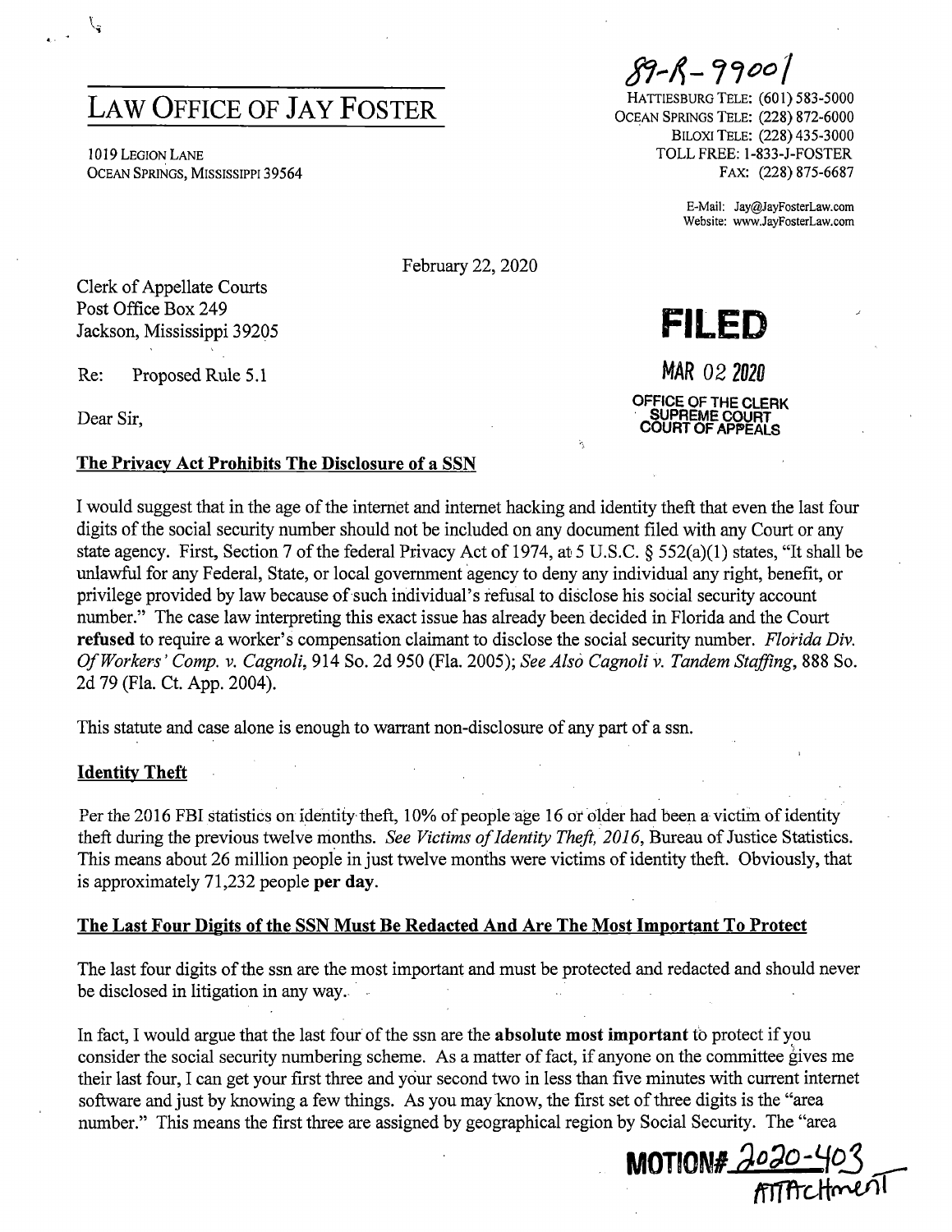number" is based on the zip code in the mailing address provided on the application for the social security card. Obviously, this takes about ten seconds on Google or social media for me to figure out where you live or what state you were born and get the first three of your ssn.

How can I get your second two digits? First, this is real simple as there are only 99 combinations. Motivated hackers can and will do this. Thus, we now have a full social security number.

### **Commercial Software To Get Your First Five Digits**

Now, even ifI did not know where you lived, with your last four, I can get your first seven digits with just about any commercial internet investigative website. This is not hacker software. This takes less than five minutes. The change to randomize the first three digits did not happen until 2011 which is way too late for most current and future litigants and even with that change, I would argue there simply is no reason for any party to have anyone's ssn in any litigation because of identity theft.

## **Your First Three Digits of Your SSN Are Probably Online Already**

Just go to https://www.ssa.gov/policy/docs/ssb/v45n11/v45n11p29.pdf and read there. Guess what? **They have the correct first three for my social security number online** in that document which is on Social Security's website (as you may know, there were only two choices for Mississippi anyway). Thus, a hacker has no reason to need nearly anything else from any other source, i.e., we gave them the last four and now they have the first three. This took me less than thirty seconds to get this on Google.

### **Dates of Birth**

 $\frac{1}{2}$  $\mathbf{A}$ 

> With the last four of your ssn and a quick check of facebook or some other social media where you and my clients routinely list their date of birth, I can open a bank account, credit card, and do just about anything I want. Thus, the idea of providing just the last four does not make sense if you just use this option by itself (not counting the numerous other ways that take about 5 minutes with a Google search). How about if you do not list your date of birth on social media? No problem, just give me your name and just the city where you currently live and I can get your birthdate on commercially available internet websites.

#### **Birthdates of Supreme Court Justices**

Why is giving out the last four digits of a ssn so dangerous? For example, I Googled our Supreme Court Justices and in five seconds, I got **full birthdates for Justice Kitchens, Justice Maxwell, and Justice Beam.** Again, I **just used Google** and I never used any commercial software to get this information. Thus, the idea that redacting only the first five digits of a ssn protects someone from identity theft simply is wrong.

## **Algorithims**

Please go to https://arstechnica.com/science/2009/07 /social-insecurity-numbers~open-to-hacking/ and just read how they can get your social security number without even knowing **any of the digits.** Why should we make it easier for them?